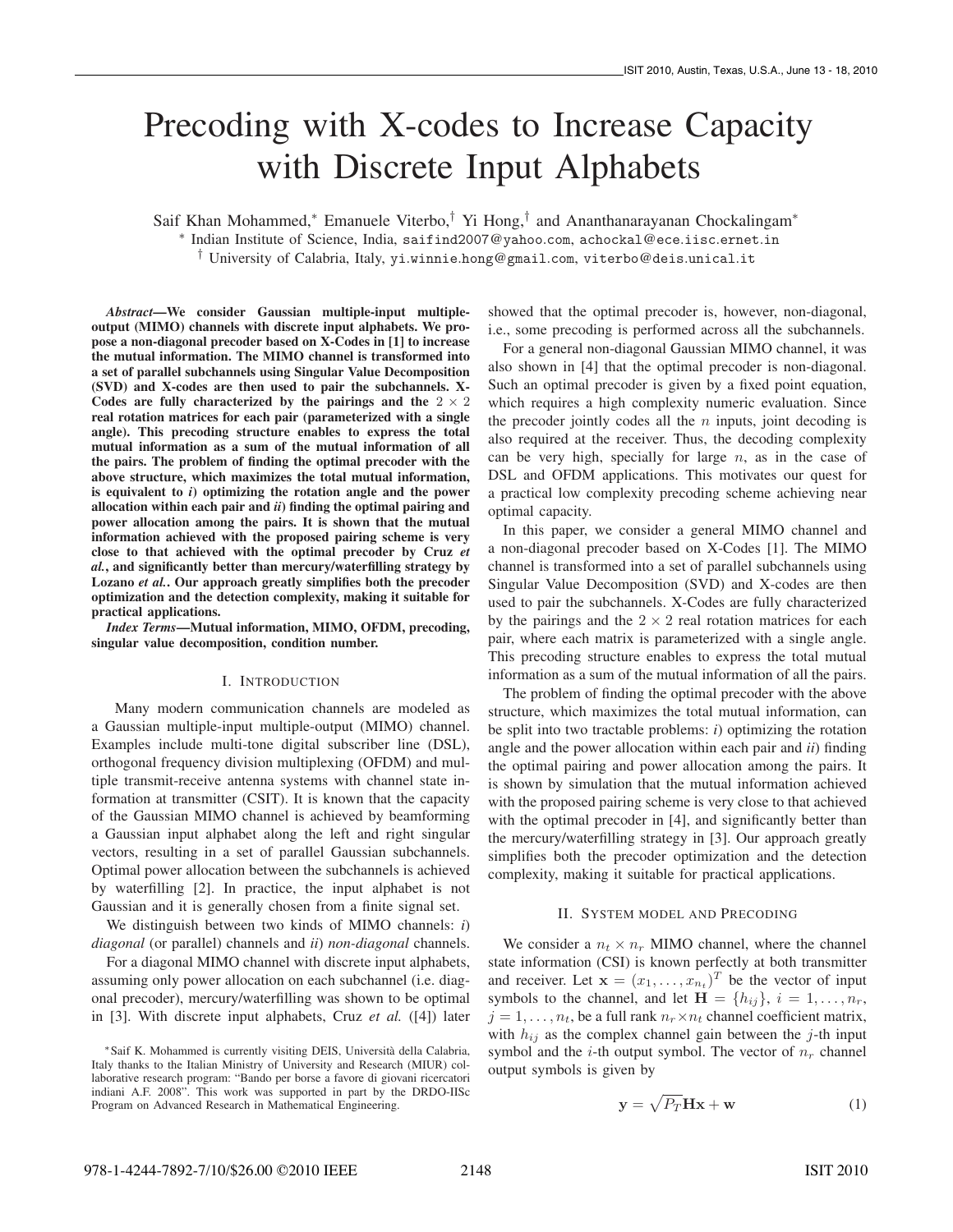where **w** is a uncorrelated Gaussian noise vector, such that  $\mathbb{E}[\mathbf{w}\mathbf{w}^{\dagger}] = \mathbf{I}_{n_r}$ , and  $P_T$  is the total transmitted power. The power constraint is given by  $\mathbb{E}[\|\mathbf{x}\|^2] = 1$ .<br>The maximum multiplexing gain of the

The maximum multiplexing gain of this channel is  $n =$  $\min(n_r, n_t)$ . Let  $\mathbf{u} = (u_1, \dots, u_n)^T \in \mathbb{C}^n$  be the vector of n information symbols to be sent through the MIMO channel, with  $\mathbb{E}[|u_i|^2] = 1, i = 1, \dots, n$ . Then **u** can be precoded using  $u \times n$  matrix  $\mathbf{T}$  resulting in  $\mathbf{x} = \mathbf{T} \mathbf{u}$ a  $n_t \times n$  matrix **T**, resulting in  $\mathbf{x} = \mathbf{T} \mathbf{u}$ .

The capacity of the deterministic Gaussian MIMO channel is then achieved by solving

Problem 1:

$$
C(\mathbf{H}, P_T) = \max_{\mathbf{K}_{\mathbf{x}}|\mathbf{tr}(\mathbf{K}_{\mathbf{x}})=1} I(\mathbf{x}; \mathbf{y}|\mathbf{H})
$$
(2)  

$$
\geq \max_{\mathbf{K}_{\mathbf{u}}, \mathbf{T} | \mathbf{tr}(\mathbf{TK}_{\mathbf{u}} \mathbf{T}^{\dagger})=1} I(\mathbf{u}; \mathbf{y}|\mathbf{H})
$$

where  $I(\mathbf{x}; \mathbf{y}|\mathbf{H})$  is the mutual information between **x** and **y**.  $\mathbf{K}_{\mathbf{x}} \stackrel{\Delta}{=} \mathbb{E}[\mathbf{x}\mathbf{x}^{\dagger}]$  and  $\mathbf{K}_{\mathbf{u}} \stackrel{\Delta}{=} \mathbb{E}[\mathbf{u}\mathbf{u}^{\dagger}]$  are the covariance matrices of  $\mathbf{x}$  and  $\mathbf{u}$  respectively. The inequality in (2) follows from of **x** and **u** respectively. The inequality in (2) follows from the data processing inequality [2].

Let us consider the singular value decomposition (SVD) of the channel  $\mathbf{H} = \mathbf{U}\mathbf{\Lambda}\mathbf{V}$ , where  $\mathbf{U} \in \mathbb{C}^{n_r \times n}$ ,  $\mathbf{\Lambda} \in \mathbb{C}^{n \times n}$ ,  $\mathbf{V} \in$  $\mathbb{C}^{n \times n_t}$ , and  $\mathbf{U}^{\dagger} \mathbf{U} = \mathbf{V} \mathbf{V}^{\dagger} = \mathbf{I}_n$ , and  $\mathbf{\Lambda} = \text{diag}(\lambda_1, \dots, \lambda_n)$ with  $\lambda_1 \geq \lambda_2, \dots, \geq \lambda_n \geq 0$ .

In [2] it is shown that Problem 1 is solved when **x** is Gaussian distributed and  $VK_xV^{\dagger}$  is diagonal. This can be achieved by using the optimal precoder matrix  $T = V^{\dagger}P$ , where  $P \in (\mathbb{R}^+)^n$  is the diagonal power allocation matrix such that tr( $\mathbf{PP}^{\dagger}$ ) = 1. Further  $u_i, i = 1, \ldots, n$  are i.i.d. Gaussian components. Optimal power allocation is achieved through waterfilling between the  $n$  parallel channels. This also implies that, the second line of (2) is actually an equality.

# III. OPTIMAL PRECODING WITH DISCRETE INPUTS

In practice, discrete input alphabets are used. Subsequently, we assume that the *i*-th information symbol is given by  $u_i \in$  $\mathcal{U}_i$ , where  $\mathcal{U}_i \subset \mathbb{C}$  is a finite signal set. Let  $S \stackrel{\Delta}{=} \mathcal{U}_1 \times \mathcal{U}_2 \times \cdots \times \mathcal{U}_n$ . The capacity of the Gaussian MIMO channel with  $\cdots \times U_n$ . The capacity of the Gaussian MIMO channel with discrete input alphabet  $S$  is achieved by solving

Problem 2:

$$
C_{\mathcal{S}}(\mathbf{H}, P_T) = \max_{\mathbf{T} \,|\, \mathbf{u} \in \mathcal{S}, \|\mathbf{T}\|_F = 1} I(\mathbf{u}; \mathbf{y}|\mathbf{H})
$$
(3)

Note that there is no maximization over the pdf of **u**, since we fix  $\mathbf{K}_\mathbf{u} = \mathbf{I}_n$ . The optimal precoder  $\mathbf{T}^*$ , which solves Problem 2, is given by the following fixed point equation [4]

$$
\mathbf{T}^* = \frac{\mathbf{H}^\dagger \mathbf{H} \mathbf{T}^* \mathbf{E}}{\|\mathbf{H}^\dagger \mathbf{H} \mathbf{T}^* \mathbf{E}\|_F} \tag{4}
$$

where **E** is the minimum mean-square error (MMSE) matrix of **u** given by

$$
\mathbf{E} = \mathbb{E}[(\mathbf{u} - \mathbb{E}[\mathbf{u}|\mathbf{y}])(\mathbf{u} - \mathbb{E}[\mathbf{u}|\mathbf{y}])^{\dagger}]
$$
 (5)

It is observed that with discrete input alphabets, it is not optimal to beamform along the column vectors of  $V^{\dagger}$  and then use waterfilling on the parallel subchannels. Even when **H** is diagonal (parallel non-interfering subchannels), the optimal precoder **T**<sup>∗</sup> is *non diagonal*, and can be computed numerically (using a gradient based method) as discussed in [4]. However, the complexity is prohibitive for practical applications. In order to overcome this complexity issue, we propose to use a simple precoder based on the X-Codes [1].

# IV. PRECODING WITH X-CODES

X-Codes are based on a pairing of n subchannels  $l =$  $\{(i_k, j_k) \in [1, n] \times [1, n], i_k < j_k, k = 1, \ldots, n/2\}.$ For a given *n*, there are  $(n - 1)(n - 3) \cdots 31$  possible pairings. Let  $\mathcal L$  denote the set of all possible pairings. For example, with  $n = 4$ , we have  $\mathcal{L} =$  $\{\{(1,4), (2,3)\}, \{(1,2), (3,4)\}, \{(1,3), (2,4)\}\}.$ 

X-Codes are generated by a  $n \times n$  real orthogonal matrix, denoted by **G**. When precoding with X-Codes, the precoder matrix is given by  $T = V^{\dagger}PG$ , where  $P =$  $diag(p_1, p_2, \dots, p_n) \in \mathbb{R}^{+n}$  is the diagonal power allocation matrix such that  $tr(PP^{\dagger})=1$ . The k-th pair consists of subchannels  $i_k$  and  $j_k$ . For the k-th pair, the information symbols  $u_{i_k}$  and  $u_{j_k}$  are jointly coded using a  $2 \times 2$  real orthogonal matrix  $A_k$  given by

$$
\mathbf{A}_k = \begin{bmatrix} \cos(\theta_k) & \sin(\theta_k) \\ -\sin(\theta_k) & \cos(\theta_k) \end{bmatrix} \quad k = 1, \dots n/2 \quad (6)
$$

The angle  $\theta_k$  can be optimized by maximizing the mutual information for the k-th pair. Each  $A_k$  is a submatrix of the code matrix **G** as shown below

$$
g_{i_k, i_k} = \cos(\theta_k) \qquad g_{i_k, j_k} = \sin(\theta_k)
$$
  
\n
$$
g_{j_k, i_k} = -\sin(\theta_k) \qquad g_{j_k, j_k} = \cos(\theta_k)
$$
\n(7)

where  $g_{i,j}$  is the entry of **G** in the *i*-th row and *j*-th column. It was shown in [1], that for achieving the best diversity gain, an optimal pairing is one in which the  $k$ -th subchannel is paired with the  $(n - k + 1)$ -th subchannel. For example, with this pairing and  $n = 6$ , the X-Code structure is given by

$$
\mathbf{G} = \begin{bmatrix} \cos(\theta_1) & \cos(\theta_2) & \sin(\theta_3) \\ \cos(\theta_2) & \cos(\theta_3) & \sin(\theta_3) \\ -\sin(\theta_2) & -\sin(\theta_3) & \cos(\theta_3) \\ -\sin(\theta_1) & \cos(\theta_2) & \cos(\theta_1) \end{bmatrix}
$$

The special case with  $\theta_k = 0, k = 1, 2, \dots, n/2$  results in no coding across subchannels. Given the encoder matrix **G**, the subchannel gains  $\Lambda$ , and the power allocation matrix **P**, the mutual information between **u** and **y** is given by

$$
I_{\mathcal{S}}(\mathbf{u}; \mathbf{y} | \mathbf{\Lambda}, \mathbf{P}, \mathbf{G}) = h(\mathbf{y} | \mathbf{\Lambda}, \mathbf{P}, \mathbf{G}) - h(\mathbf{w})
$$
(8)  
= 
$$
-\int_{\mathbf{y} \in \mathbb{C}^{n_r}} p(\mathbf{y} | \mathbf{\Lambda}, \mathbf{P}, \mathbf{G}) \log_2(p(\mathbf{y} | \mathbf{\Lambda}, \mathbf{P}, \mathbf{G})) d\mathbf{y} - n \log_2(\pi e)
$$

where the received vector pdf is given by

$$
p(\mathbf{y}|\mathbf{\Lambda}, \mathbf{P}, \mathbf{G}) = \frac{1}{|\mathcal{S}|\pi^n} \sum_{\mathbf{u} \in \mathcal{S}} e^{-\|\mathbf{y} - \mathbf{U}\mathbf{\Lambda}\mathbf{P}\mathbf{G}\mathbf{u}\|^2}
$$
(9)

and when  $n = n_r$  (i.e.,  $n_r \leq n_t$ ), it is equivalently given by

$$
p(\mathbf{y}|\mathbf{\Lambda}, \mathbf{P}, \mathbf{G}) = \frac{1}{|\mathcal{S}|\pi^n} \sum_{\mathbf{u} \in \mathcal{S}} e^{-\|\mathbf{r} - \mathbf{\Lambda} \mathbf{P} \mathbf{G} \mathbf{u}\|^2}
$$
(10)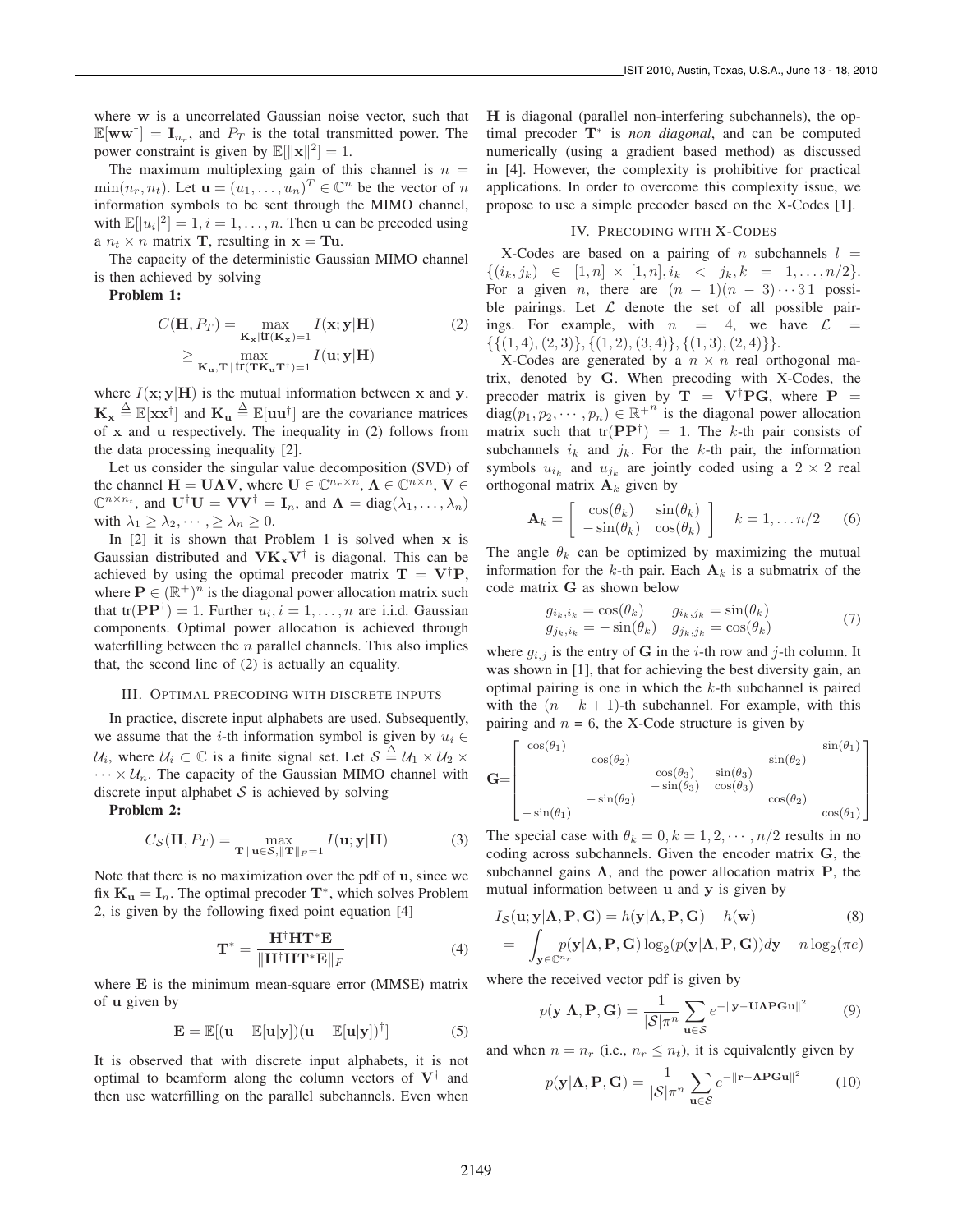where  $\mathbf{r} = (r_1, r_2, \cdots, r_n)^T \stackrel{\Delta}{=} \mathbf{U}^{\dagger} \mathbf{y}$ .<br>We next define the canocity of the

We next define the capacity of the MIMO Gaussian channel when precoding with X-Codes and further receiver processing<sup>2</sup> is done with the vector **r**. Towards this, we need the following definitions. For a given pairing l, let  $\mathbf{r}_k \stackrel{\Delta}{=} (r_{i_k}, r_{j_k})^T$ ,  $\mathbf{u}_k \stackrel{\Delta}{=}$  $(u_{ik}, u_{jk})^T$ ,  $\Lambda_k \triangleq \text{diag}(\lambda_{i_k}, \lambda_{j_k})$ ,  $\mathbf{P}_k \triangleq \text{diag}(p_{i_k}, p_{j_k})$  and  $S_k \triangleq U_{i_k} \times U_{j_k}$ . Due to the pairing structure of **G**, the mutual<br>information  $I_0(\mathbf{u}; \mathbf{r} | \mathbf{A} \mathbf{P} \mathbf{G})$  can be expressed as the sum of information  $I_S(\mathbf{u}; \mathbf{r} | \mathbf{\Lambda}, \mathbf{P}, \mathbf{G})$  can be expressed as the sum of mutual information of all the  $n/2$  pairs as follows:

$$
I_{\mathcal{S}}(\mathbf{u};\mathbf{r}|\mathbf{\Lambda},\mathbf{P},\mathbf{G}) = \sum_{k=1}^{n/2} I_{\mathcal{S}_k}(\mathbf{u}_k;\mathbf{r}_k|\mathbf{\Lambda}_k,\mathbf{P}_k,\theta_k)
$$
(11)

Having fixed the precoder structure to  $T = V^{\dagger} P G$ , we can then formulate the following

Problem 3:

$$
C_X(\mathbf{H}, P_T) = \max_{\mathbf{G}, \mathbf{P} \, | \, \mathbf{u} \in \mathcal{S}, \mathbf{t}(\mathbf{P} \mathbf{P}^\dagger) = 1} I_{\mathcal{S}}(\mathbf{u}; \mathbf{r} | \mathbf{\Lambda}, \mathbf{P}, \mathbf{G}) \tag{12}
$$

It is clear that the solution of the above problem is still a formidable task, although apparently simpler than Problem 2. In fact, instead of the  $n \times n$  variables of **T**, we now deal with n variables for power allocation in  $P$ ,  $n/2$  variables for the angles defining  $A_k$ , and the pairing selection  $l \in \mathcal{L}$ . In the following, we will show how to efficiently solve Problem 3 by splitting it into two simpler problems.

Power allocation can be divided into power allocation between pairs, followed by power allocation between the 2 subchannels of each pair. Let  $\bar{\mathbf{P}} = \text{diag}(\bar{p}_1, \bar{p}_2, \cdots, \bar{p}_{n/2})$  be a diagonal matrix, where  $\bar{p}_k \triangleq$  $\overline{z}$  $\sqrt{p_{i_k}^2 + p_{j_k}^2}$  with  $\bar{p}_k^2$  being the power allocated to the  $k$ -th pair. The power allocation within each pair can be simply expressed in terms of the fraction  $f_k \triangleq p_{i_k}^2 / \bar{p}_k^2$  of the power assigned to the first subchannel of the poir. The mutual information achieved by the k-th pair is the pair. The mutual information achieved by the  $k$ -th pair is then given by

$$
I_{\mathcal{S}_k}(\mathbf{u}_k; \mathbf{r}_k | \mathbf{\Lambda}_k, \mathbf{P}_k, \theta_k) = I_{\mathcal{S}_k}(\mathbf{u}_k; \mathbf{r}_k | \mathbf{\Lambda}_k, \bar{p}_k, f_k, \theta_k)
$$
(13)  

$$
= -\int_{\mathbf{r}_k \in \mathbb{C}^2} p(\mathbf{r}_k) \log_2 p(\mathbf{r}_k) d\mathbf{r}_k - 2 \log_2(\pi e)
$$

where  $p(\mathbf{r}_k)$  is given by

$$
p(\mathbf{r}_k) = \frac{1}{|\mathcal{S}_k|\pi^2} \sum_{\mathbf{u}_k \in \mathcal{S}_k} e^{-\|\mathbf{r}_k - \bar{p}_k \mathbf{\Lambda}_k \mathbf{F}_k \mathbf{A}_k \mathbf{u}_k\|^2}
$$
(14)

where  $\mathbf{F}_k \stackrel{\Delta}{=} \text{diag}(\sqrt{f_k}, \sqrt{1-f_k})$  and  $\mathbf{A}_k$  is given by (6).<br>The capacity of the discrete input MIMO Gaussian char

The capacity of the discrete input MIMO Gaussian channel when precoding with X-Codes can be expressed as

Problem 4:

$$
C_X(\mathbf{H}, P_T) = \max_{l \in \mathcal{L}, \bar{\mathbf{P}} | \text{tr}(\bar{\mathbf{P}} \bar{\mathbf{P}}^{\dagger}) = 1} \sum_{k=1}^{n/2} C_{\mathcal{S}_k}(k, l, \bar{p}_k)
$$
(15)

<sup>2</sup>For  $n_r \leq n_t$ ,  $I(\mathbf{u}; \mathbf{y}|\mathbf{H}) = I(\mathbf{u}; \mathbf{r}|\mathbf{H})$ . However, when  $n_r > n_t$ , receiver processing with **r** becomes information lossy, and  $I(\mathbf{u}; \mathbf{y} | \mathbf{H})$  >  $I(\mathbf{u}; \mathbf{r}|\mathbf{H}).$ 

where  $C_{\mathcal{S}_k}(k,l,\bar{p}_k)$ , the capacity of the k-th pair, is achieved by solving

# Problem 5:

$$
C_{\mathcal{S}_k}(k,l,\bar{p}_k) = \max_{\theta_k, f_k} I_{\mathcal{S}_k}(\mathbf{u}_k; \mathbf{r}_k | \mathbf{\Lambda}_k, \bar{p}_k, f_k, \theta_k)
$$
(16)

In other words, we have split Problem 3 into two simpler problems. Firstly, given a pairing  $l$  and power allocation between pairs  $\overline{P}$ , we can solve Problem 5 for each  $k =$  $1, 2, \cdots, n/2$ . Problem 4 uses the solution to Problem 5 to find the optimal pairing  $l^*$  and the optimal power allocation  $\mathbf{P}^*$  between the  $n/2$  pairs. For small n, the optimal pairing and power allocation between pairs can always be computed by brute force enumeration of all possible pairings. This is, however, prohibitively complex for large  $n$ , and we shall discuss heuristic approaches in Section VI. We will show in the following that, although suboptimal, precoding with X-Codes will perform close to the optimal capacity in [4]. The additional benefit of our scheme is that the detection complexity at the receiver is highly reduced, since there is coupling only between pairs of channels, as compared to the case of full-coupling for the optimal precoder in [4].

In the next section, we solve Problem 5. Since this problem is the same for each pair, it is equivalent to finding the optimal rotation angle and power allocation for a Gaussian MIMO channel with only  $n = 2$  subchannels.

# V. GAUSSIAN MIMO CHANNELS WITH  $n = 2$

With  $n = 2$ , there is only one pair and only one possible pairing. Therefore we drop the subscript  $k$  in Problem 5 and we find  $C_X(\mathbf{H}, P_T)$  in Problem 3. The processed received vector **r**  $\in \mathbb{C}^2$  is given by

$$
\mathbf{r} = \sqrt{P_T} \mathbf{\Lambda} \mathbf{F} \mathbf{A} \mathbf{u} + \mathbf{z}
$$
 (17)

where  $z = U^{\dagger}w$  is the equivalent noise vector with the same statistics as **w**. Let  $\alpha \stackrel{\Delta}{=} \lambda_1^2 + \lambda_2^2$  be the overall channel power gain and  $\beta \stackrel{\Delta}{=} \lambda_1/\lambda_2$  be the *condition number* of the channel.<br>Then (17) can be re-written as Then (17) can be re-written as

$$
\mathbf{r} = \sqrt{\tilde{P}_{T}\tilde{\mathbf{\Lambda}}\mathbf{F}\mathbf{A}\mathbf{u}} + \mathbf{z}
$$
 (18)

where  $\tilde{P}_T \triangleq P_T \alpha$  and  $\tilde{\Lambda} \triangleq \Lambda/\sqrt{\alpha}$  =<br>diag( $\beta/\sqrt{1+\beta^2}$  1/ $\sqrt{1+\beta^2}$ ) The equivalent channel  $\frac{\text{diag}(\beta/\sqrt{1+\beta^2}, 1/\sqrt{1+\beta^2})}{\lambda}$ . The equivalent channel  $\tilde{\Lambda}$  now has a gain of 1, and its channel gains are dependent only upon  $\beta$ . Our goal is, therefore, to find the optimal rotation angle  $\theta^*$  and the fractional power allocation  $f^*$ , which maximize the mutual information of the equivalent channel with condition number  $\beta$  and gain equal to 1. The total available transmit power is now  $\tilde{P}_T$ .

It is difficult to get analytic expressions for the optimal  $\theta^*$ and  $f^*$ , and therefore we can use numerical techniques to evaluate them and store them in lookup tables. For a given application scenario, given the distribution of  $\beta$ , we decide upon a few discrete values of  $\beta$  which are representative of the actual values observed in real channels. For each such quantized value of  $\beta$  and a given discrete input alphabet, we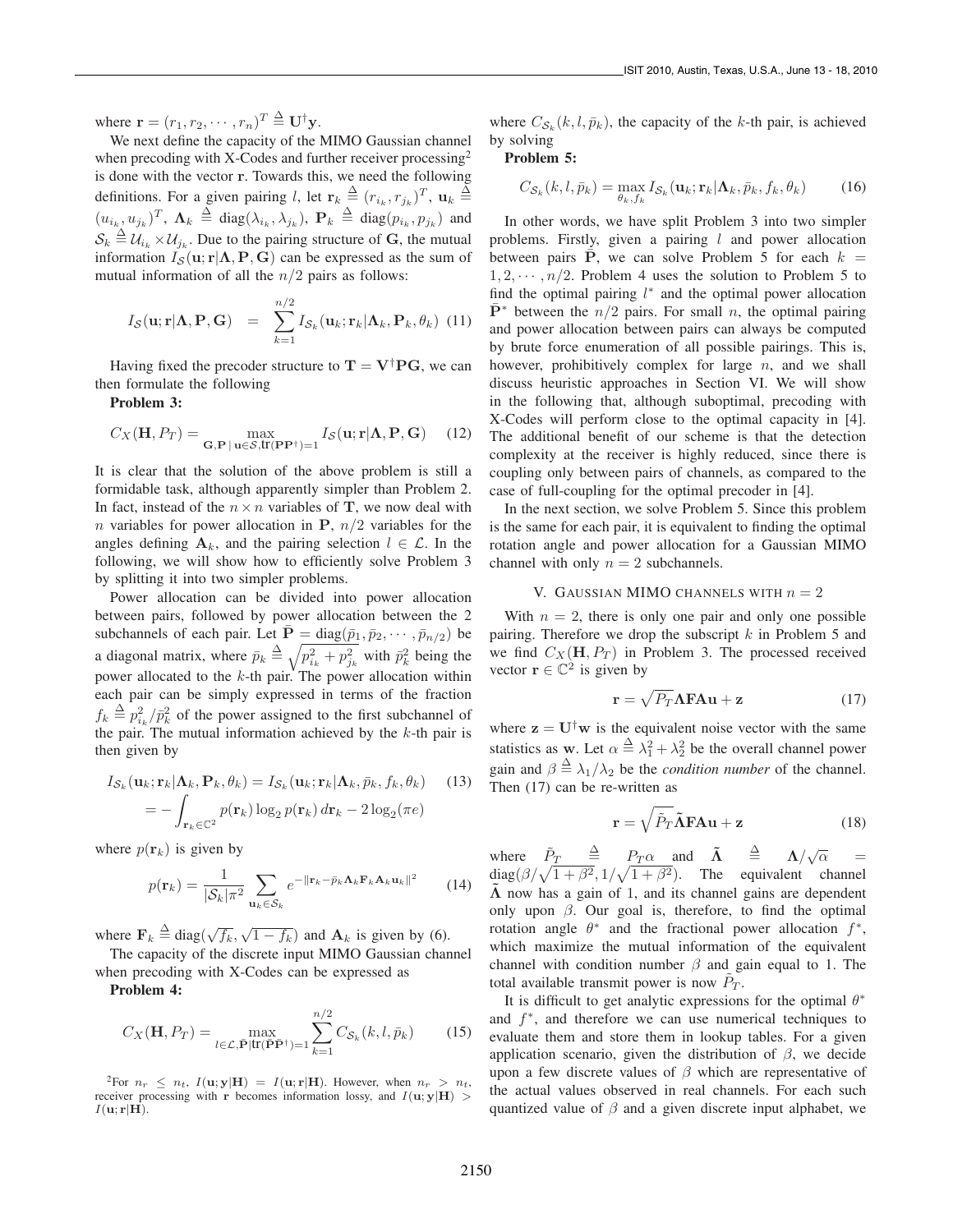

Fig. 1. Mutual information versus  $P_T$  for  $n = 2$  parallel channels with  $\beta = 2$  and  $\alpha = 1$  for 4- and 16-QAM.

numerically compute a table of the optimal values  $f^*$  and  $\theta^*$  as a function of  $\tilde{P}_T$ . These tables are constructed offline. During the process of communication, the transmitter knows the value of  $\alpha$  and  $\beta$  from channel measurements. It then finds the lookup table corresponding to the measured  $\beta$ . The optimal values  $f^*$  and  $\theta^*$  are then found by indexing the appropriate entry in the table with  $\tilde{P}_T = P_T \alpha$ .

We next present some simulation results to show that indeed our simple precoding scheme can significantly increase the mutual information, compared to mercury/waterfilling (i.e., without precoding across subchannels). For the sake of comparison, we also present the mutual information achieved by the waterfilling scheme with discrete input alphabets.

We restrict the discrete input alphabets  $\mathcal{U}_i$ ,  $i = 1, 2$ , to we restrict the discrete input alphabets  $u_i$ ,  $i = 1, 2, 6$ <br>be square M-QAM alphabets consisting of two  $\sqrt{M}$ -PAM alphabets in quadrature. Mutual information is evaluated by solving Problem 5, i.e., numerically maximizing w.r.t. the rotation angle and power allocation.

In Fig. 1, we plot the maximal mutual information versus  $P_T$ , for a system with two subchannels,  $\beta = 2$  and  $\alpha = 1$ . Mutual information is plotted for 4- and 16-QAM signal sets. It is observed that *for a given achievable mutual information, coding across subchannels is more power efficient*. With 4- QAM and an achievable mutual information of 3 bits, X-Codes require only 0.8 dB more transmit power when compared to the ideal Gaussian signalling with waterfilling. This gap increases to 1.9 dB for mercury/waterfilling and 2.8 dB for the waterfilling scheme with 4-QAM as the input alphabet. A similar trend is observed with 16-QAM as the input alphabet. The proposed precoder clearly performs better, since the mutual information is optimized w.r.t. the rotation angle  $\theta$  and power allocation, while mercury/waterfilling, as a special case of X-Code, only optimizes power allocation and fixes  $\theta = 0$ .

In Fig. 2, we compare the mutual information achieved by X-Codes and the mercury/waterfilling strategy for  $\alpha = 1$  and  $\beta = 1, 2, 4$ . Input alphabet is 4-QAM. It is observed that both the schemes have the same mutual information when  $\beta = 1$ . However with increasing  $\beta$ , the mutual information of mer-



Fig. 2. Mutual information versus  $P_T$  for  $n = 2$  parallel channels with varying  $\beta = 1, 2, 4$ .  $\alpha = 1$ . Input alphabet is 4-QAM.

cury/waterfilling strategy is observed to degrade significantly at high values of  $P_T$ , whereas the performance of X-Codes does not vary as much. For example, for a target mutual information of 3 bits, with  $\beta = 4$  the mercury/waterfilling strategy requires 4.6 dB more transmit power as compared to when  $\beta = 1$ . On the other hand, X-Codes require only 0.1 dB extra transmit power when  $\beta$  increases from 1 to 4. The degradation of mutual information for the mercury/waterfilling strategy is explained as follows. For the mercury/waterfilling strategy, with increasing  $\beta$ , all the available power is allocated to the stronger channel till a certain transmit power threshold. However, since finite signal sets are used, mutual information is bounded from above until the transmit power exceeds this threshold. This also explains the reason for the intermediate change of slope in the mutual information curve with  $\beta = 4$ (see the rightmost dash-dot curve in Fig. 2). On the other hand, this problem does not arise when coding across subchannels with X-Codes. Therefore, in terms of achievable mutual information, rotation coding is observed to be more robust to ill-conditioned channels.

For low values of  $P_T$ , mutual information of both the schemes are similar, and improves with increasing  $\beta$ . This is due to the fact that, at low  $P_T$ , mutual information increases linearly with  $P_T$ , and therefore all power is assigned to the stronger channel. With increasing  $\beta$ , the stronger channel has an increasing fraction of the total channel gain, which results in increased mutual information.

For a given  $\alpha$  and  $\beta$ , we observed that mutual information is sensitive to the rotation angle except at very low  $P_T$ . We also observed that the optimal angle  $\theta^*$  does not vary significantly with  $P_T$ .

## VI. GAUSSIAN MIMO CHANNELS WITH  $n > 2$

We now consider the problem of finding the optimal pairing and power allocation between pairs for Gaussian MIMO channels with even  $n > 2$ . We also compare the performance achieved by X-Codes with that of the optimal precoder in [4]. We first observe that mutual information is indeed sensitive